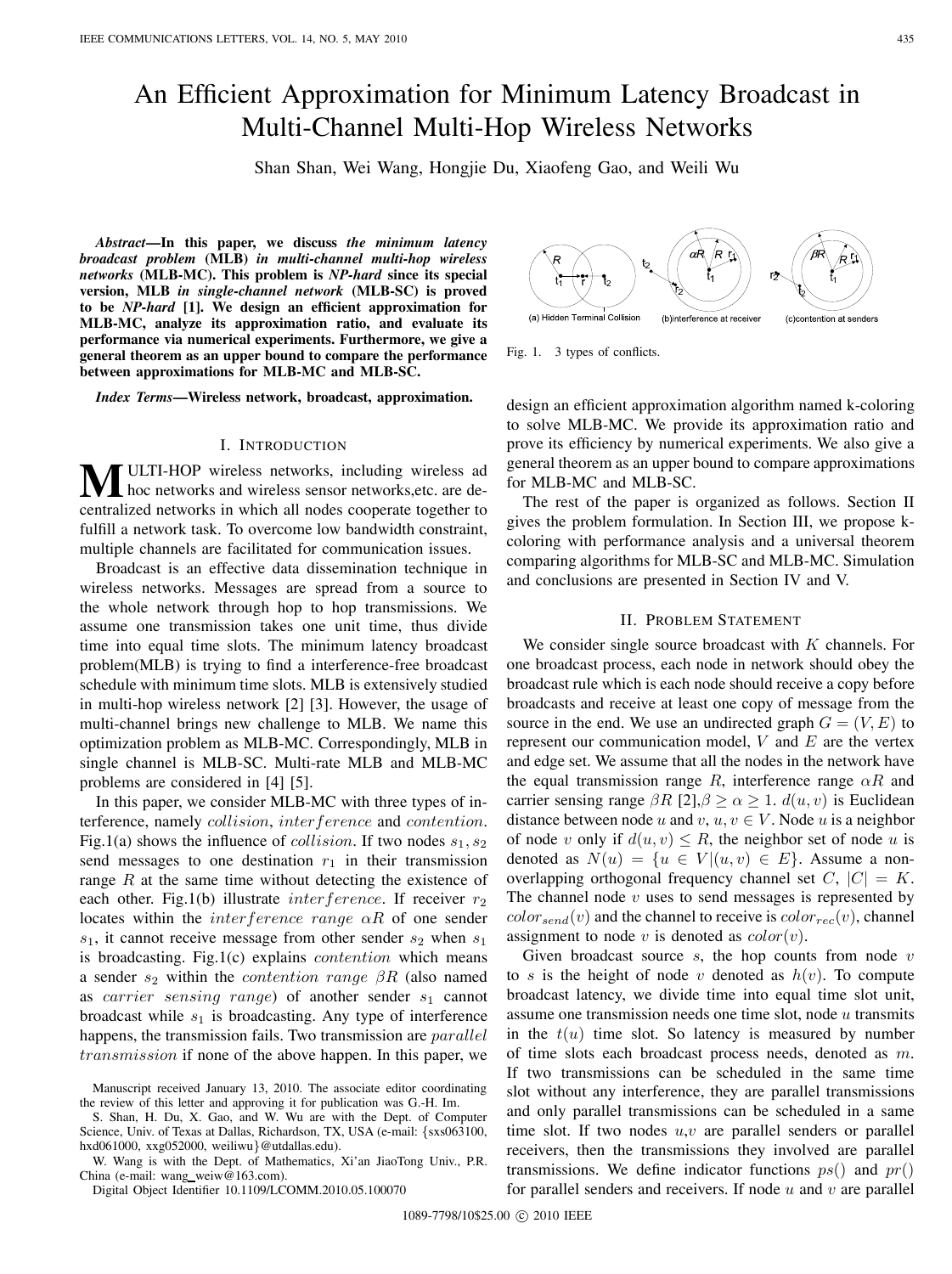senders, then  $ps(u, v) = 1$ , else  $ps(u, v) = 0$ . If node u and v are parallel receivers, then  $pr(u, v) = 1$ , else  $pr(u, v) = 0$ . If two receivers are parallel receivers, their senders are parallel senders.

**Lemma 1.** *Two nodes*  $t_1, t_2$  *are parallel senders if*  $d(t_1, t_2)$  >  $max(\alpha + 1, \beta)R^{(1)} \vee color_{send}(t_1) \neq color_{send}(t_2)^{(2)}$ . Two *nodes are parallel receivers if*  $d(r_1, r_2) > (max(\alpha, \beta) +$  $2)R^{(1)} \vee color_{rec}(r_1) \neq color_{rec}(r_2)^{(2)}$ .

*Proof:*  $(i)$  is proved in [2]. Obviously, in  $(i)$  two transmissions in different channels are parallel transmissions.

Schedule problem is represented as an assignment of node transmissions to time slots and channels to nodes. Assign to each node transmission different channels to minimize the number of non-parallel transmissions. Assign to each node  $u \in V$  a time slot  $t(u) = i, 0 \le i \le m$ , at which u transmit the message. If a node does not transmit, no time slot is assigned to it. Broadcast latency  $m$  is the number of time slots needed to finish the broadcast. *MLB-MC is formally defined as follows: Given*  $G = (V, E), s, R, \alpha, \beta, K, C$ , assign time slots and *channels to each node to get minimum latency such that*  $\forall u, \forall v, \text{if } t(u) = t(v) = i, \text{ps}(u, v) = 1, u, v \in V, 1 \leq i \leq m.$ 

# III. APPROXIMATION ALGORITHM AND ANALYSIS

### *A. Algorithm*

We name our approximation as k-coloring, which generalizes the algorithm in [2] for MLB-MC. The main idea is as follows: firstly a BFS tree  $T_{BFS}$  rooted at s is constructed,  $T_{BFS} = T_1 \cup T_2 \cup T_3...T_h$ , h is the height of  $T_{BFS}, T_i = \{ v \mid h(v) = i \}, 1 \le i \le h$ . Then we form a global minimum weight maximum independent set(MIS) U, the weight  $w_v = nc_v / IN_v$ ,  $nc_v$  is the set of nodes firstly covered by  $v$ ,  $IN_v$  represents for the interference caused by adding v to  $U$  and is defined as  $|s|$ ,  $s = \{ u \mid d(v, u) \leq max(max(\alpha + 1, \beta)R, max(\alpha, \beta) + \alpha \}$  $2(R) \wedge h(v) = h(u) \wedge u \in U$ . The goal of constructing minimum weight global MIS instead of arbitrary global MIS is to eliminate the number of non-parallel transmissions. According to the depth of each node,  $U = U_1 \cup U_2...U_h$ . Next, we choose connectors to connect  $U$  into connected dominating set  $(CDS)$ , connector set is denoted as  $UC$ . We select minimum connector set, because the smaller the size of CDS, the less number of non-parallel transmissions there are. Similarly,  $UC = UC_1 \cup UC_2...UC_h$ . Only nodes in  $U \cup UC$  broadcast, broadcast is done from top to bottom. For each layer i, firstly,  $U_i$  receive from  $U_{i-1}$ , then  $U_i$ receive from  $UC_i$ . The main difference between k-coloring and [2] is the use of multiple channels, we assign different channels to non-parallel transmissions. An important concept used here is conflict graph  $G_C = (V_C, E_C)$  [2] where  $V_C$ corresponds to the nodes to be scheduled, and there is an edge between two nodes iff. they cannot transmit message simultaneously. Conflict graph in which each node has radius  $max(\alpha + 1, \beta)R$  is sender conflict graph  $G_{C_c}$ ; conflict graph in which each node has radius  $(max(\alpha, \beta) + 2)R$  is receiver conflict graph  $G_{C_r}$ . For each level i, we construct a receiver conflict graph  $G_{C_{r_u(i)}}$  for  $U_i$ , then a sender conflict graph  $G_{C_{c_n(i)}}$  for  $U_i$ , so each level *i* has two conflict graph. The last step is to schedule the broadcast, the idea which is similar to  $[2]$  is: for each level i, map the original problem to coloring algorithm on  $G_{C_{c_u(i)}}$  and  $G_{C_{r_u(i)}}$  and find the minimum number of colors  $m_{ci}$  and  $m_{ri}$  such that  $G_{C_{c_n}(i)}$ and  $G_{C_{r_u(i)}}$  are  $m_{ci}$ -colorable and  $m_{ri}$ -colorable separately. Time slots  $m_i$  needed for each level is  $(m_{ci} + m_{ri})$ . The broadcast latency m is the sum of  $m_i$ ,  $1 \le i \le h$ . In the end, we present the channel assignment algorithm.

```
Input: U, UC, G_{C_t}, G_{C_r}Output: color_{send}(v), color_{rec}(v), v \in U \cup UC1 foreach i, i \in 1, ...h do
2 \mid S \leftarrow \emptyset;3 foreach u, u \in U_i do
4 if \exists np, np \in S, ps(np, u) = 1 then
5 () \qquad \qquad \text{color}_{send}(u) \leftarrow color_{send}(np);\bullet | | S \leftarrow S \cup \{u\};7 end
8 if \exists np, np \in S, ps(np, u) = 1 then
                       color_{send}(u) \leftarrow l, l is the least used channel
                       in C:
                 10 end
1 foreach n, n \in N(u) \cap UC_{i+1} do
2 | color_{rec}(n) = color_{send}(u)13 end
14 end
15 S \leftarrow \emptyset;16 foreach u, u \in UC_i do
17 if \exists np, np \in S, ps(np, u) = 1 then
18 \qquad | color_{send}(u) \leftarrow color_{send}(np);\bullet | | S \leftarrow S \bigcup \{u\};20 end
21 if \exists np, np \in S, ps(np, u) = 1 then
22 | \bigcup color<sub>send</sub>(u) \leftarrow l, l is the least used channel
                       in C:
                 23 end
                 foreach n, n \in N(u) \cap U_i do
25 \begin{bmatrix} \cdot & \cdot & \cdot \\ \cdot & \cdot & \cdot \\ \cdot & \cdot & \cdot \\ \cdot & \cdot & \cdot \\ \cdot & \cdot & \cdot \\ \cdot & \cdot & \cdot \\ \cdot & \cdot & \cdot \\ \cdot & \cdot & \cdot \\ \cdot & \cdot & \cdot \\ \cdot & \cdot & \cdot \\ \cdot & \cdot & \cdot \\ \cdot & \cdot & \cdot \\ \cdot & \cdot & \cdot \\ \cdot & \cdot & \cdot \\ \cdot & \cdot & \cdot \\ \cdot & \cdot & \cdot \\ \cdot & \cdot & \cdot \\ \cdot & \cdot & \cdot \\ \cdot & \cdot & \cdot \\ \cdot & \cdot & \cdot \\ \cdot & \cdot & \cdot \\ \cdot & \cdot & \cdot \\ \cdot & \cdot & \cdot \\ \cdot26 end
          27 end
   28 end
```
**Algorithm 1**:  $K$  – coloring channel assignment

# *B. Analysis*

Generally, broadcast scheduling problem is mapped to graph coloring problem. A graph  $G = (V, E)$  is said to be kcolorable, if there exists a mapping  $f : V \to \{0, 1, 2, \dots, k - \}$ 1} such that  $f(u) \neq f(v)$  whenever vertices u and v are adjacent. The chromatic number  $\chi(G)$  of graph G is defined to be the smallest  $k$  such that  $G$  is  $k$ -colorable. By Brooks's theorem,  $\chi(G) \leq \Delta + 1$ , where  $\Delta$  is the maximum degree of graph  $G$ . Given an arbitrary  $G$ , it is  $NP$ -complete to find  $\chi(G)$ . For MLB-SC, it is reduced to a coloring problem on the conflict graph  $G_C = (V_C, E_C)$  and  $m = \chi(G_C)$ . For MLB-MC, it is reduced to Multichannel Coloring Problem(MCP). After the definition, we show that MCP can be reduced to the normal coloring problem and theorem2 shows the theoretical upper bound of MLB-MC problem.